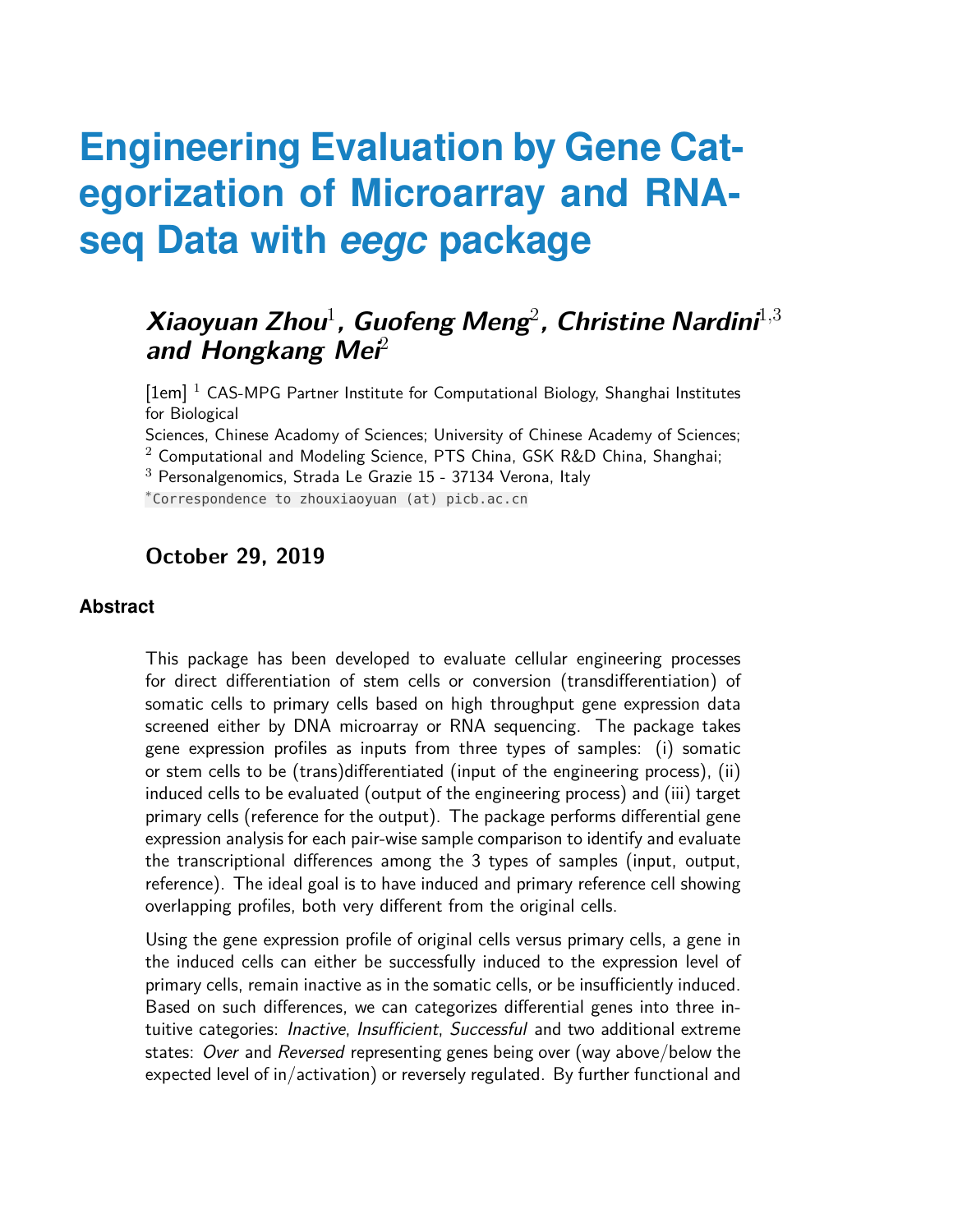gene regulatory network analyses for each of the five gene categories, the package evaluates the quality of engineered cells and highlights key molecules that represent transcription factors (TFs) whose (in)activation needs to be taken into account for improvement of the cellular engineering protocol, thus offering not only a quantification of the efficacy of the engineering process, but also workable information for its improvement.

**eegc version:** 1.12.0 <sup>1</sup>

<sup>1</sup>This document used the vignette from Bioconductor package [DESeq2](http://bioconductor.org/packages/DESeq2) as [knitr](https://CRAN.R-project.org/package=knitr) template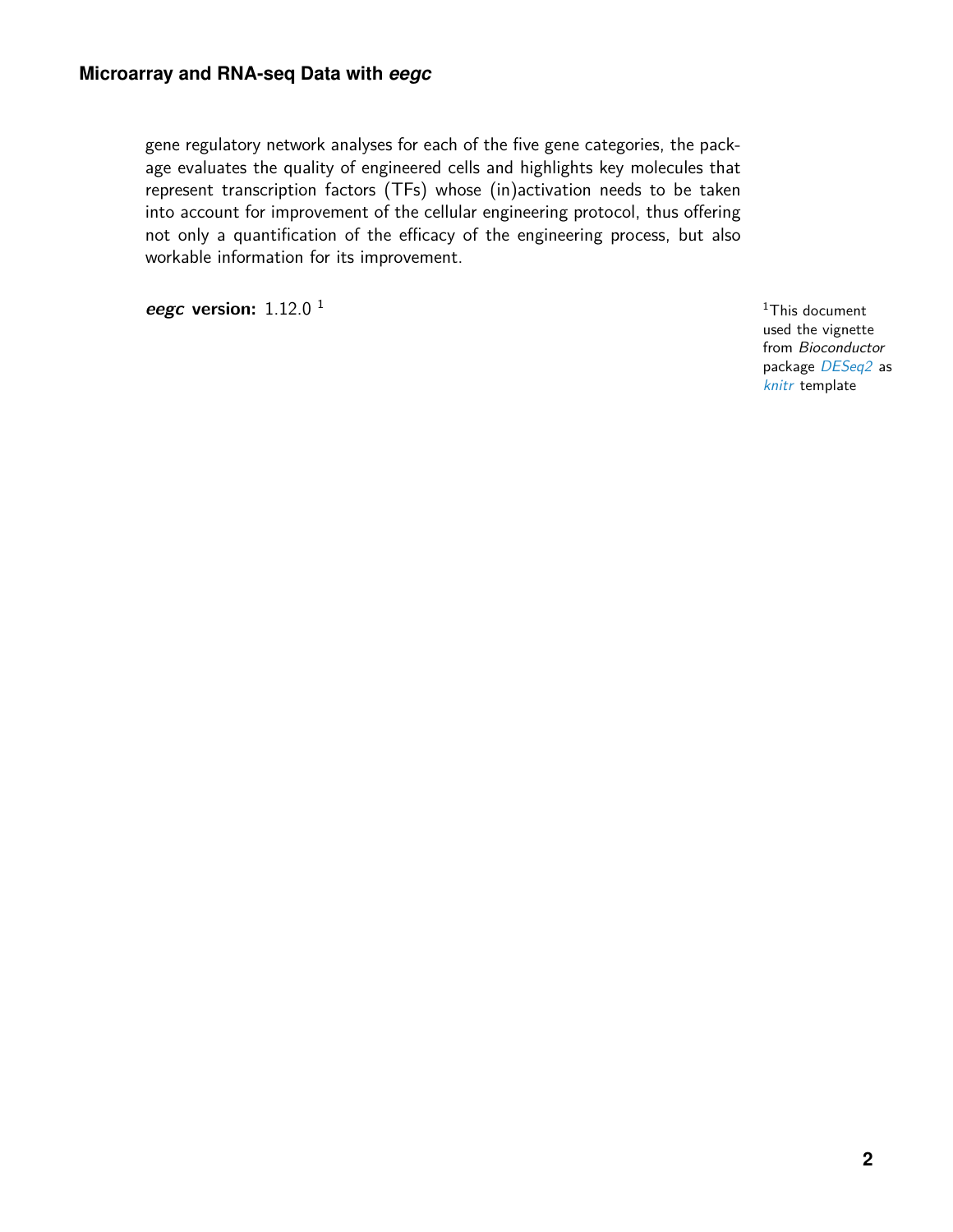## **Contents**

| 1              | Introduction<br>3                                                                                                                                                                                                                              |  |  |  |  |  |
|----------------|------------------------------------------------------------------------------------------------------------------------------------------------------------------------------------------------------------------------------------------------|--|--|--|--|--|
| $\overline{2}$ | Installing the <i>eegc</i> package <b>contains the search of the search of the search of the search of the search of the search of the search of the search of the search of the search of the search of the search of the search of </b><br>5 |  |  |  |  |  |
| 3              | Preparing Input Data <b>Construction</b> Preparing In<br>5                                                                                                                                                                                     |  |  |  |  |  |
| 4              | 6                                                                                                                                                                                                                                              |  |  |  |  |  |
| 5              | $\overline{7}$                                                                                                                                                                                                                                 |  |  |  |  |  |
| 6              | Gene Expression Pattern Visualization<br>9                                                                                                                                                                                                     |  |  |  |  |  |
| $\overline{7}$ | Quantifying Gene Categories <b>Canada Accepts</b> 2014 11:00:00<br>$10$                                                                                                                                                                        |  |  |  |  |  |
| 8              | <b>Functional Enrichment Analysis and Visualization 11</b>                                                                                                                                                                                     |  |  |  |  |  |
| 9              | Cell/Tissue-specific Enrichment Analysis 14                                                                                                                                                                                                    |  |  |  |  |  |
| 10             | <b>Evaluation Based on Gene Regulatory Network (GRN)</b>                                                                                                                                                                                       |  |  |  |  |  |
|                | 16<br>10.1                                                                                                                                                                                                                                     |  |  |  |  |  |
|                | CellNet-based Cell/Tissue-specific analysis<br>16                                                                                                                                                                                              |  |  |  |  |  |
|                | Cell/Tissue-specific Transcription Factor Analysis<br>10.2<br>17                                                                                                                                                                               |  |  |  |  |  |
|                | Network Topological Analysis and Visualization<br>10.3<br>18                                                                                                                                                                                   |  |  |  |  |  |
| 11             |                                                                                                                                                                                                                                                |  |  |  |  |  |

## <span id="page-2-0"></span>1 Introduction

Cellular engineering is among the most promising and yet questioned cellular biology related approaches, and consists of the man-made differentiation of pluripotent undifferentiated stem cells into tissue-specific (primary) cells, mimicking the processes naturally occurring during human embryonic development, and of the direct conversion from somatic to primary cells, which is relatively efficient and rapid than differentiation but is limited by incomplete conversion. One of the earliest issues to be properly addressed in this area is the possibility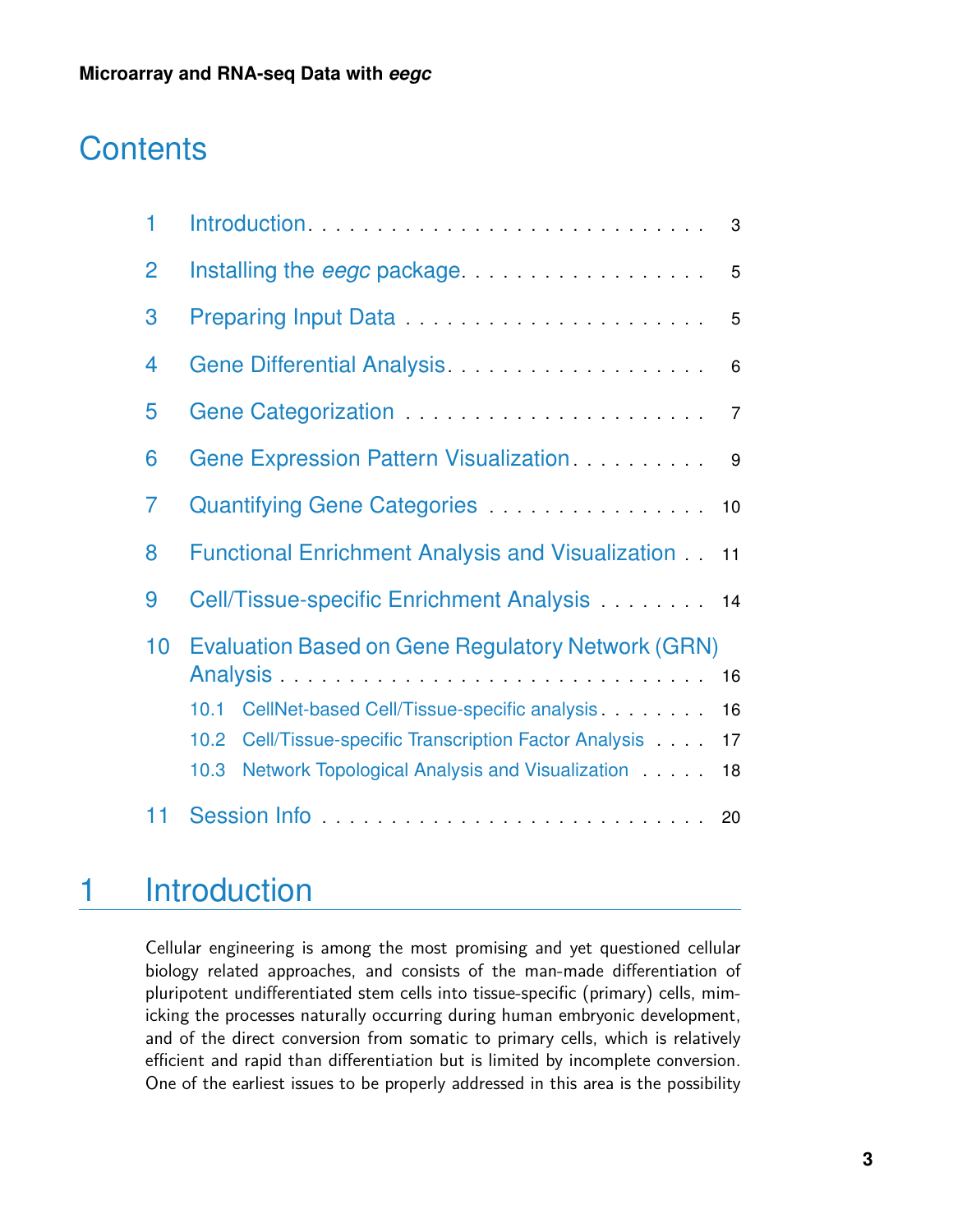to quantify and assess the quality of the induced cells, i.e. to measure if/how the differentiation process has been successful and the obtained cells are sufficiently similar to the target primary cells, for further applications in regenerative therapy, disease modeling and drug discovery.

The natural approach consists of comparing the transcriptional similarity of engineered cells to the target primary cells, with a focus on the marker genes that are specifically expressed in somatic and primary cells [\[1\]](#page-18-0). Indeed, not all marker genes are successfully induced to the expression level typical of primary cells, implying imperfections of the reprogrammed cells to an extent that needs to be quantified and evaluated.

Indeed, the focus on a selected number of transcription fators (TFs) may be limiting, and unable to offer alternative solutions to improve an engineering process. As cells represent a complex and tightly interconnected system, the failure to activate one or more target genes impacts on a variable number of interconnected and downstream genes, affecting in turn a number of biological functions. For this reason the approach we propose is not target-specific but systemic and beyond offering a list of TF whose (in)activation needs attention, can also qualify and quantify the detrimental effects of an imperfect reprogramming on the topology of the gene network and the biological functions affected, thus offering information on the usability of the obtained cells and suggesting a potentially broader number of targets to be affected to improve the process.

Based on these observations, we propose -as briefly introduced above- to classify the genes into five different categories which describe the states of the genes upon (trans)differentiation. The *Successful* category is represented by the genes whose expression in the engineered cells is successfully induced to a level similar to the target primary cells; conversely the Inactive category is represented by the genes whose expression are unchanged from the level of initiating cells but should be induced to the expression level of primary cells. Between Successful and Inactive, genes can be defined Insufficient when their expression were modified from the input cells but not enough to reach the level of the target cells. Additionally, because of the induction of transcription factors, some genes can be over expressed in the engineered cells in comparison to the target primary cells, here defined as Over; finally, some genes appear to be differentially expressed in a direction opposite to the expected one, these are defined as Reserved. By these definitions, a successful engineering cell process is expected to offer a significant number of *Successful* genes, including the marker genes, and a minority of *Inactive* genes. All other three categories contribute to the understanding of the deviations that gave rise to the unexpected outcome of the engineering process. This is namely obtained with 3 outputs offered to the package users, in addition to the identification of inefficient TFs induction: (i) functional enrichment, (ii) tissue specific and (iii) gene regulatory network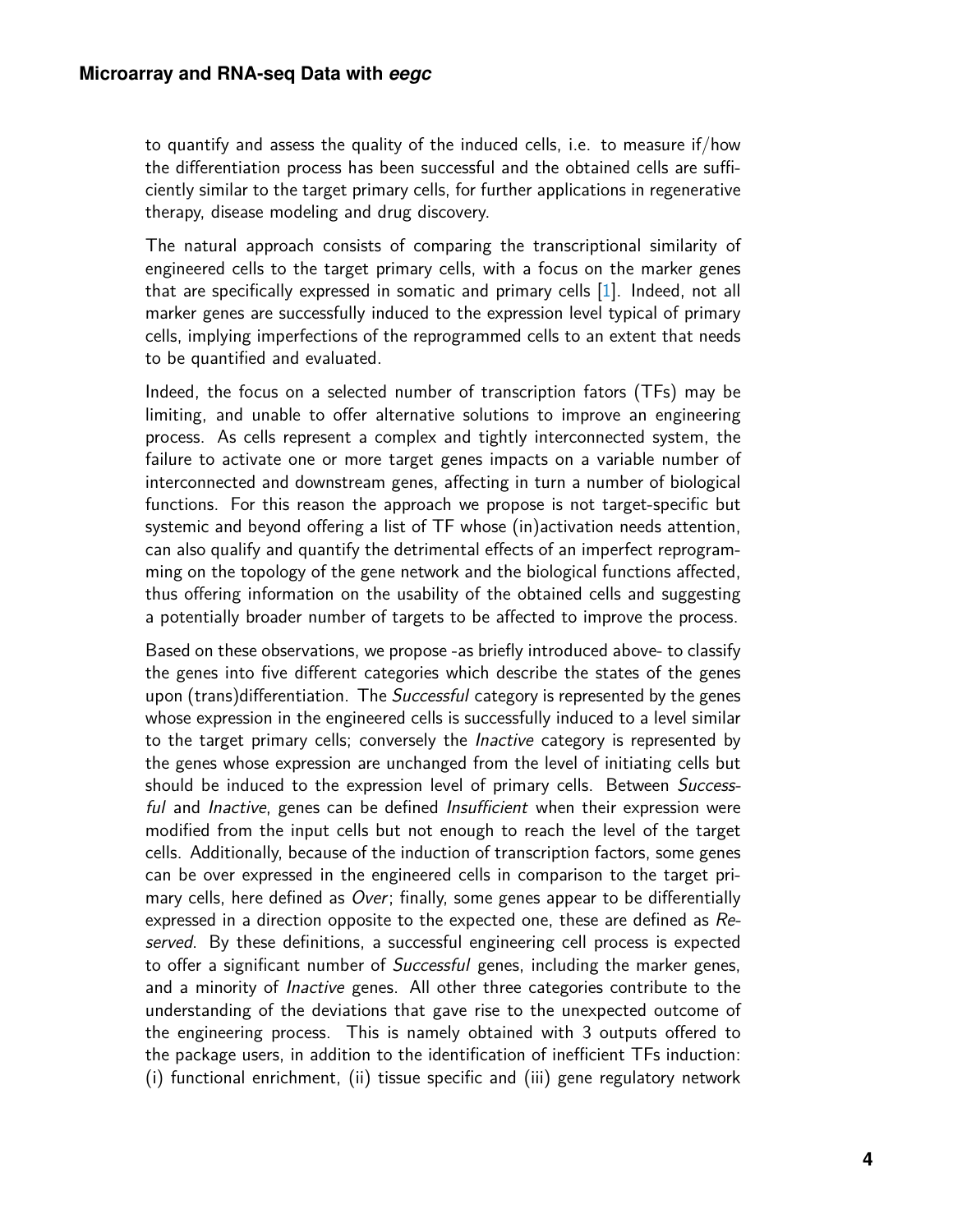<span id="page-4-0"></span>analyses. Each of those contribute to a better understanding of the role that each gene category plays in the engineering process and clarify the deficiencies of the engineered cells for potential improvements.

### 2 Installing the *eegc* package

eegc requires the following CRAN-R packages: [R.utils](https://CRAN.R-project.org/package=R.utils), [sna](https://CRAN.R-project.org/package=sna), [wordcloud](https://CRAN.R-project.org/package=wordcloud), [igraph](https://CRAN.R-project.org/package=igraph) and [pheatmap](https://CRAN.R-project.org/package=pheatmap), and the Bioconductor packages: [limma](http://bioconductor.org/packages/limma), [edgeR](http://bioconductor.org/packages/edgeR), [DESeq2](http://bioconductor.org/packages/DESeq2), [clus](http://bioconductor.org/packages/clusterProfiler)[terProfiler](http://bioconductor.org/packages/clusterProfiler), [org.Hs.eg.db](http://bioconductor.org/packages/org.Hs.eg.db), [org.Mm.eg.db](http://bioconductor.org/packages/org.Mm.eg.db).

When eegc is installed from *Bioconductor*, all dependencies are installed.

```
if (!requireNamespace("BiocManager", quietly=TRUE))
    install.packages("BiocManager")
BiocManager::install("eegc")
```
Then package is loaded by:

<span id="page-4-1"></span>library(eegc)

### 3 Preparing Input Data

eegc takes an input of gene expression data (with genes in rows and samples in columns) screened by microarray or RNA-seq (in FPKM -Fragments Per Kilobase of transcript per Million mapped reads- or counts). Samples belong to three types of samples: original cells (input), induced cells (ouput), and primary cells (output target). In this vignette, we used human RNA-seq expression FPKMs data published by Sandler et Al. as example data. Here, human Dermal Microvascular Endothelial Cells (DMEC) were transduced with transcription factors and cultured in vascular niche to induce the growth of haematopoietic stem and multipotent progenitor cells (rEChMPP) compared with the target primary Cord Blood cells (CB).

```
# load Sandler's data set:
data(SandlerFPKM)
#the column names of the data, representing the samples CB, DMEC, and rEChMPP
colnames(SandlerFPKM)
## [1] "CB1" "CB2" "CB3" "DMEC1" "DMEC2" "rEChMPP1" "rEChMPP2"
```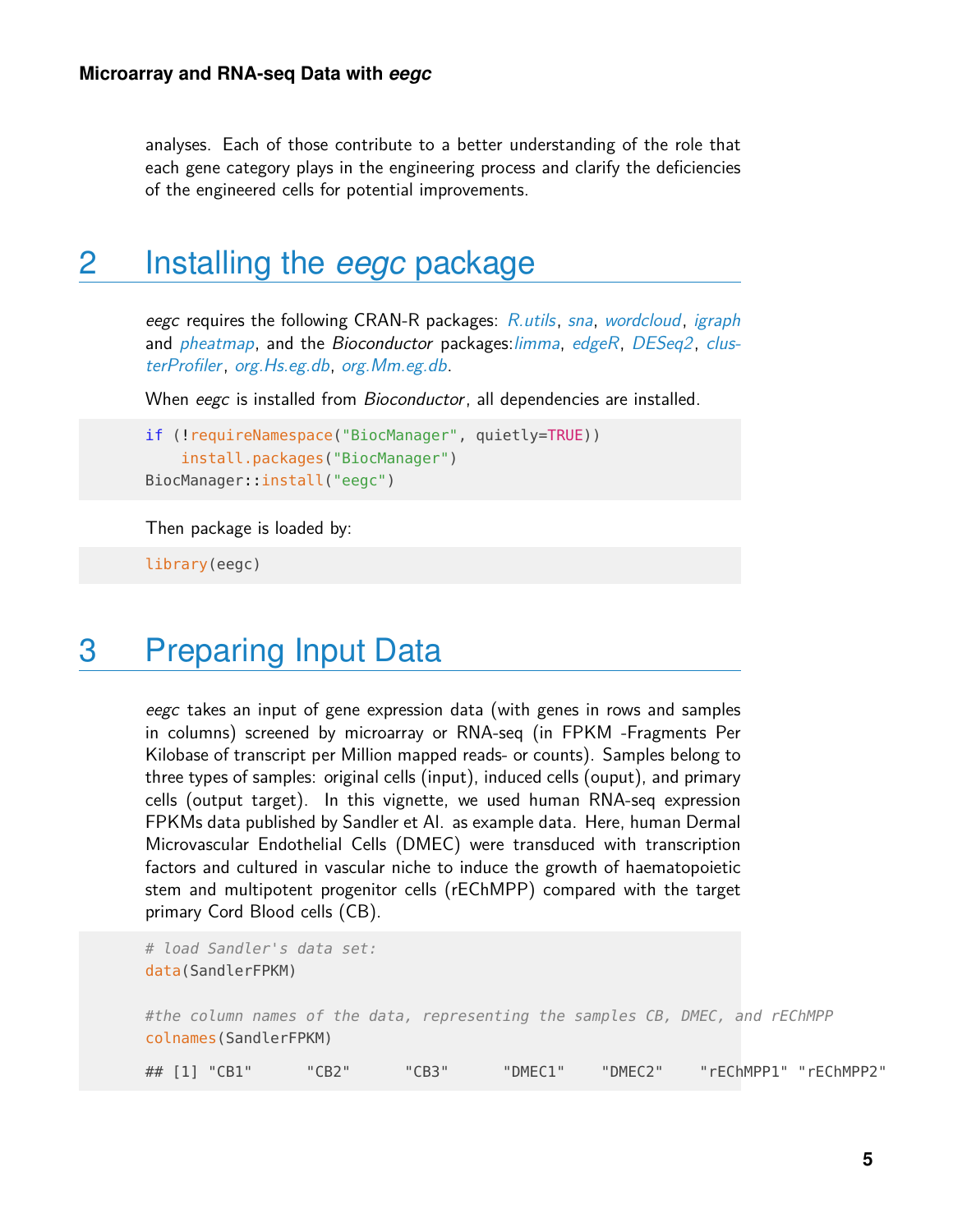### 4 Gene Differential Analysis

The differential analysis is achieved by the diffGene function, and two packages  $\lim_{\text{m}}$  [\[2\]](#page-18-1) and  $DESeq2$  [\[3\]](#page-18-2) are selectively applied to microarray/FPKM data and counts data, respectively. Before the gene differential analysis, the removal of low expressed genes is selectively performed (specifying TRUE or FALSE in the filter parameter) by removal of the genes absent above a given percentage of samples and a log transformation is done on the (filtered) data. The significantly differential genes are identified for each pair-wise sample comparison (DMEC vs rEChMPP, DEMC vs CB, rEChMPP vs CB) and with a given corrected p-value cutoff.

```
# differential expression analysis:
diffgene = diffGene(expr = SandlerFPKM, array=FALSE, fpkm=TRUE, counts=FALSE,
                   from.sample="DMEC", to.sample="rEChMPP", target.sample="CB",
                   filter=TRUE, filter.perc =0.4, pvalue = 0.05)
```
The function gives a list of outputs further used in the following analyses, including the differential result detailed below in diffgene.result, the sole differential gene names in diffgene.genes and the filtered gene expression values as in expr.filter.

```
# differential analysis results
diffgene. result = diffgene[1]]# differential genes
diffgene.genes = diffgene[[2]]
#filtered expression data
expr.filter = diffgene[[3]]
dim(expr.filter)
## [1] 14391 7
dim(SandlerFPKM)
## [1] 16692 7
```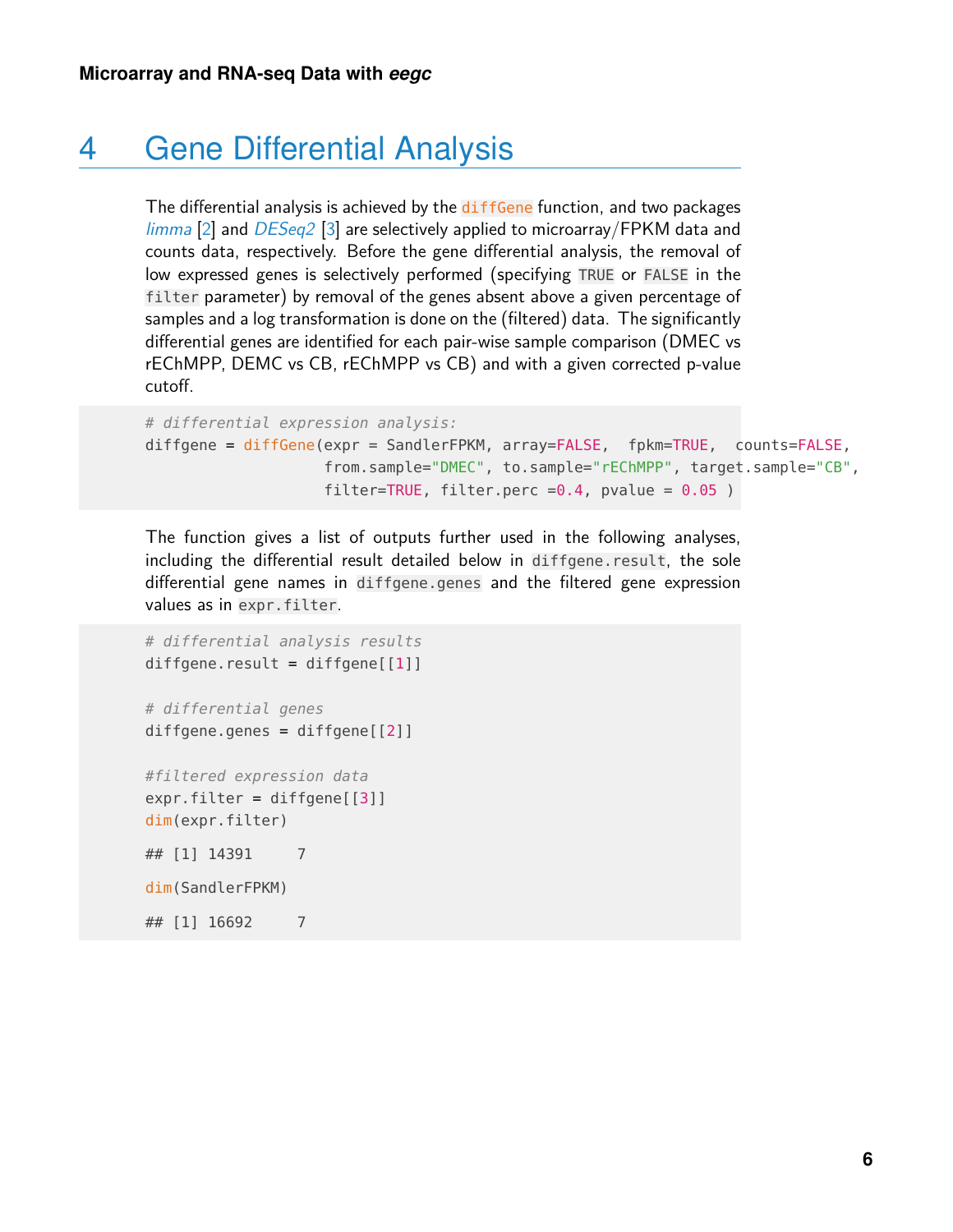#### 5 Gene Categorization

<span id="page-6-0"></span>Gene (g) categorization is achieved through the pair-wise comparisons (Expres-sion Difference, ED) as defined in eq. [1,](#page-6-0) a difference of  $\overline{g}$  average expression in A and B samples among the three types of samples as shown in Table [1,](#page-7-0) and the ratio of such differences (EDg ratio, eq. [2\)](#page-6-1) .

$$
ED_g(A, B) = \overline{E_g} \text{ in } A - \overline{E_g} \text{ in } B
$$

$$
ED_g \text{ ratio} = \frac{ED_g(rEChMPP, DMEC)}{ED_g(CB, DMEC)} \tag{2}
$$

<span id="page-6-1"></span>The five gene categories are first defined by the ED patterns observed among three pair-wise comparisons as shown in the ED columns of Table [1.](#page-7-0) Based on these definitions, categories Reserved and Over are undistinguishable, but become clearly distinct by evaluation of the ED ratios (eq. [2\)](#page-6-1) in the corresponding column of Table [1.](#page-7-0)

At this stage, *Inactive* and *Successful* ED ratios are, conveniently, around 0 and 1, however, they cover a relatively wide range of values, with queues overlapping with the Over and Insufficient categories for Successful genes, and with Reverse and *Insufficient* for *Inactive* genes. To gain an accurate and practical categorization (operational in term of indications as to which genes need attention in the engineering process), Inactive and Successful genes boundaries were set more stringently around the intuitive peaks of 0 and 1, by shrinking the ED ratio boundaries to what we name operational ranges in Table [1,](#page-7-0) which correspond to the 5th and 95th quantile of the ED-ranked Successful and Inactive genes.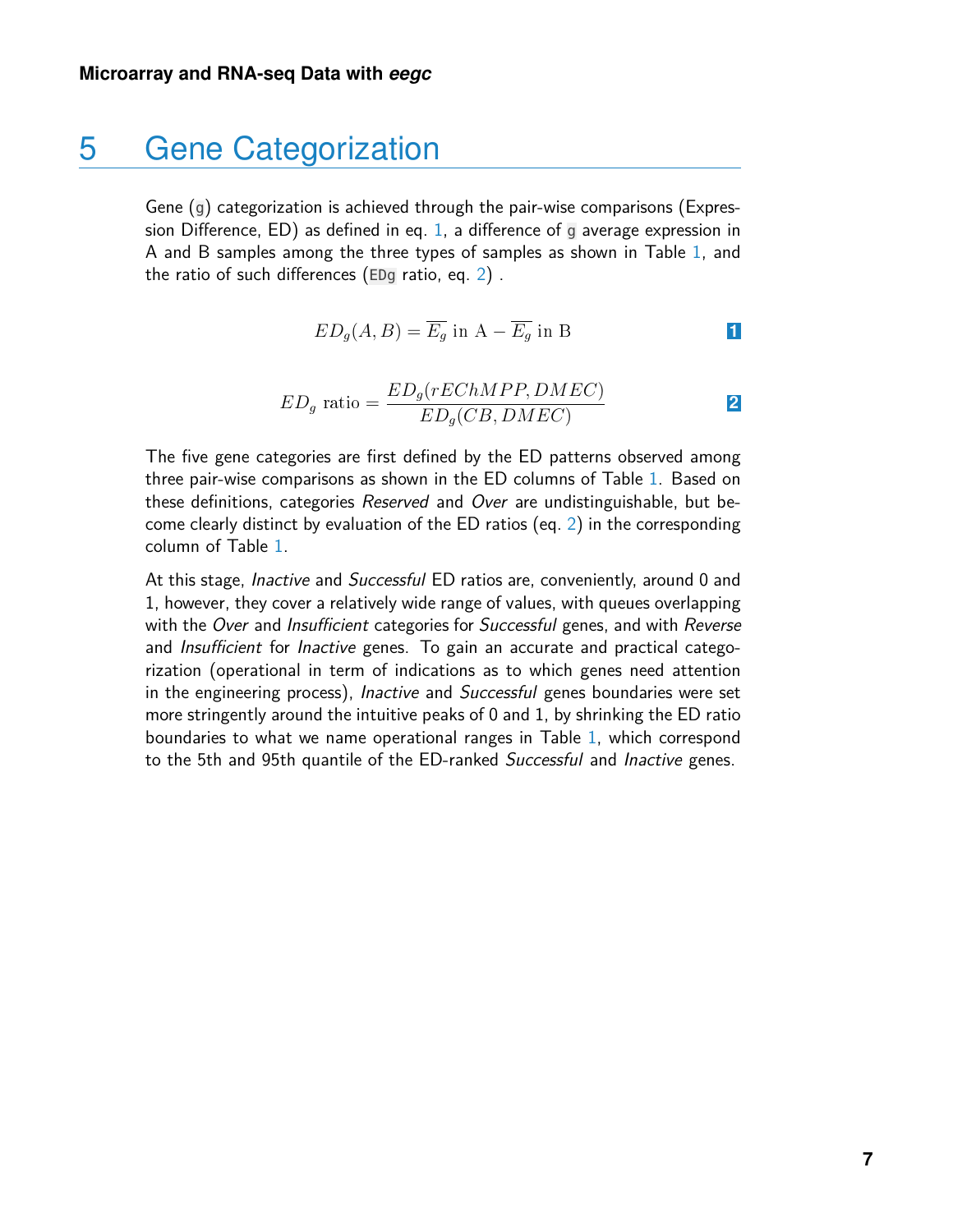| Category            | <b>ED</b> Patterns          |             |          | ED Ratio | <b>Operational Ranges</b>                                   |
|---------------------|-----------------------------|-------------|----------|----------|-------------------------------------------------------------|
|                     | CB,                         | rEChMPP,    | rEChMPP, |          |                                                             |
|                     | <b>DMEC</b>                 | <b>DMEC</b> | CВ       |          |                                                             |
| Reversed            | $\checkmark$ / $\checkmark$ |             |          | $<$ 0    |                                                             |
| Over                |                             |             |          | >1       |                                                             |
| <i>Inactive</i>     |                             |             |          | $\sim$ 0 | $(Q^{5th}$ ED ratio, $Q^{95th}$ ED ratio)                   |
| <b>Insufficient</b> |                             |             |          | $0\sim1$ |                                                             |
| Successful          |                             |             |          | $\sim$ 1 | $(\mathsf{Q}^{5th}$ ED ratio, $\mathsf{Q}^{95th}$ ED ratio) |

<span id="page-7-0"></span>**Table 1: Gene categorization base on differential analysis and ED ratio**

 $\checkmark$  differential,  $\checkmark$  nondifferential;  $Q^{xth}$  ED ratio: xth quantile of the ranked ED ratios

Function categorizeGene performs the categorization and gives a list of outputs with five categories Reversed, Inactive, Insufficient, Successful and Over with: 1) the gene symbols in each category, 2) corresponding ED ratios.

```
# categorizate differential genes from differential analysis
category = categorizeGene(expr = expr.filter,diffGene = diffgene.genes,
                          from.sample="DMEC",
                          to.sample="rEChMPP",
                          target.sample="CB")
\text{cate.gene} = \text{category}[[1]]\text{cate.ratio} = \text{category}[[2]]# the information of cate.gene
class(cate.gene)
## [1] "list"
length(cate.gene)
## [1] 5
names(cate.gene)
## [1] "Reverse" "Inactive" "Insufficient" "Successful" "Over"
head(cate.gene[[1]])
## [1] "ABCC4" "ADAM12" "ADCY6" "AGPAT2" "ANKRD37" "ANO9"
head(cate.ratio[[1]])
## ED_ratio
## ABCC4 -282.44
## ADAM12 -11.57
## ADCY6 -4.79
```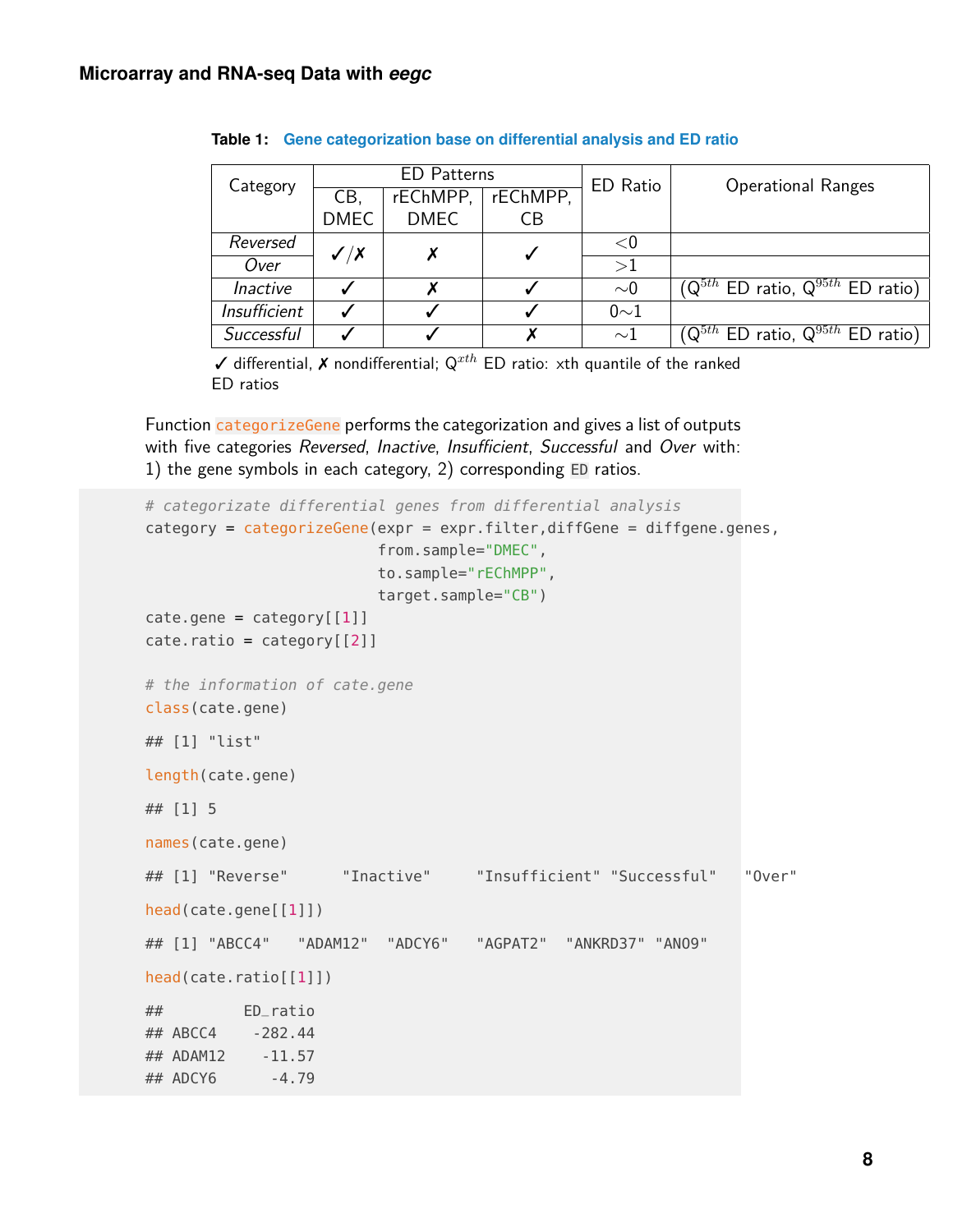<span id="page-8-0"></span>

| ## AGPAT2  | $-23.32$ |
|------------|----------|
| ## ANKRD37 | $-9.24$  |
| ## AN09    | $-0.18$  |

### 6 Gene Expression Pattern Visualization

Expression profile of genes in each category can be visualized as different expression patterns with the markerScatter function that generates a scatter plot of gene expression for the five categories in paired arms and highlight the marker genes in the output (Figure [1\)](#page-9-1). We also apply a linear model to fit the expression profiles of samples on the x- and y-axes, with the possibility to selectively add the regression lines on the figure to show the sample correlation. To avoid confusion and allow a distinct visualization of all expression profiles, Inactive, Insufficient and Successful genes are plotted separately (Figure [1](#page-9-1) above) from the Reserved and Over genes (Figure [1](#page-9-1) below), with each of the 5 categories being plotted from left to right to highlight the expression trend change from DMEC to rEChMPP.

```
#load the marker genes of somatic and primary cells
data(markers)
#scatterplot
col = c("#abd9e9", "#2c7bb6", "#fee090", "#d7191c", "#fdae61")
markerScatter(expr = expr.filter, log = TRUE, samples = c("CB", "DMEC"),
              cate.gene = cate.gene[2:4], markers = markers, col = col[2:4],
              xlab = expression('log'[2]*' expression in CB (target)'),
              ylab = expression('log'[2]*' expression in DMEC (input)'),
              main = "")markerScatter(expr = expr.filter, log = TRUE, samples = c("CB", "rEChMPP"),
              \text{cate.gene} = \text{cate.gene}[2:4], markers = markers, \text{col} = \text{col}[2:4],
              xlab = expression('log'[2]*' expression in CB (target)'),
              ylab = expression('log'[2]*' expression in rEC-hMPP (output)'),
              main = "")markerScatter(expr = expr.filter, log = TRUE, samples = c("CB", "DMEC"),cate.gene = cate.gene[c(1,5)], markers = markers, col = col[c(1,5)],
              xlab = expression('log'[2]*' expression in CB (target)'),
```

```
ylab = expression('log'[2]*' expression in DMEC (input)'),
```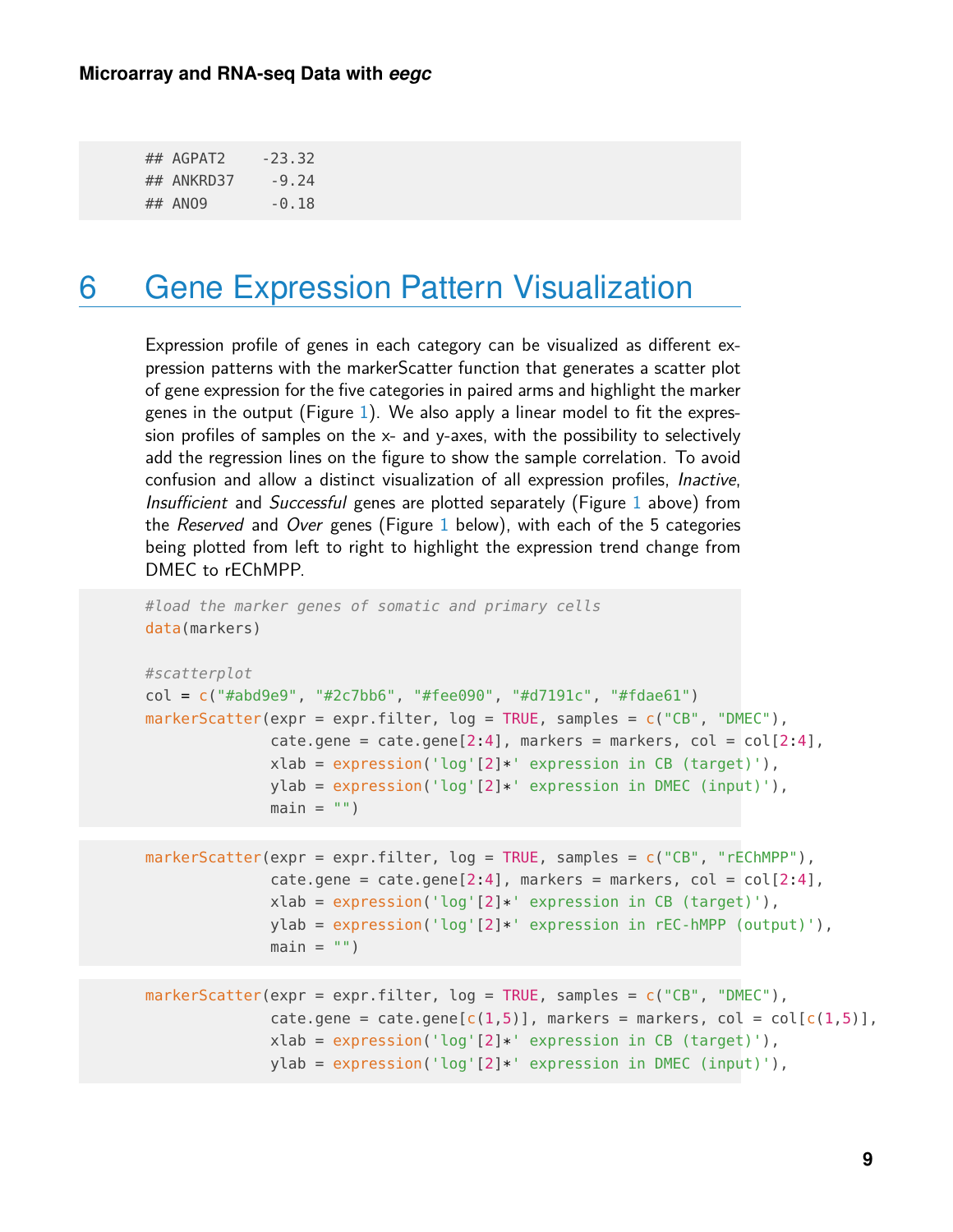```
main = "")markerScatter(expr = expr.filter, log = TRUE, samples = c("CB", "rEChMPP"),
              cate.gene = cate.gene[c(1,5)], markers = markers, col = col[c(1,5)],
              xlab = expression('log'[2]*' expression in CB (target)'),
              ylab = expression('log'[2]*' expression in rec-hMPP (output)'),main = "")
```
<span id="page-9-1"></span>

Figure 1: Expression profile (FPKM in log scale) of the five gene categories in CB primary cells against the endothelial cells (left) and rEChMPPs (right), respectively

#### <span id="page-9-0"></span>**Quantifying Gene Categories** 7

One simple metric to quantify the success of the cellular engineering process is the proportion of genes in each category among all the categorized genes. A high proportion of *Successful* genes reflects a good (trans) differentiation. Thus we produce a density plot to quantify the ED ratios of each gene category. As proposed in Table 1, the ED ratios of Successful genes are around 1, Inactive genes around 0 and *Insufficient* genes are between 0 and 1. Extreme higher or lower ratios are given by the Reserved or Over genes, respectively, to make the ratios on x axis readable, we suggest to narrow the ratios of Reserved and Over genes to a maximum of their median values (Figure 2).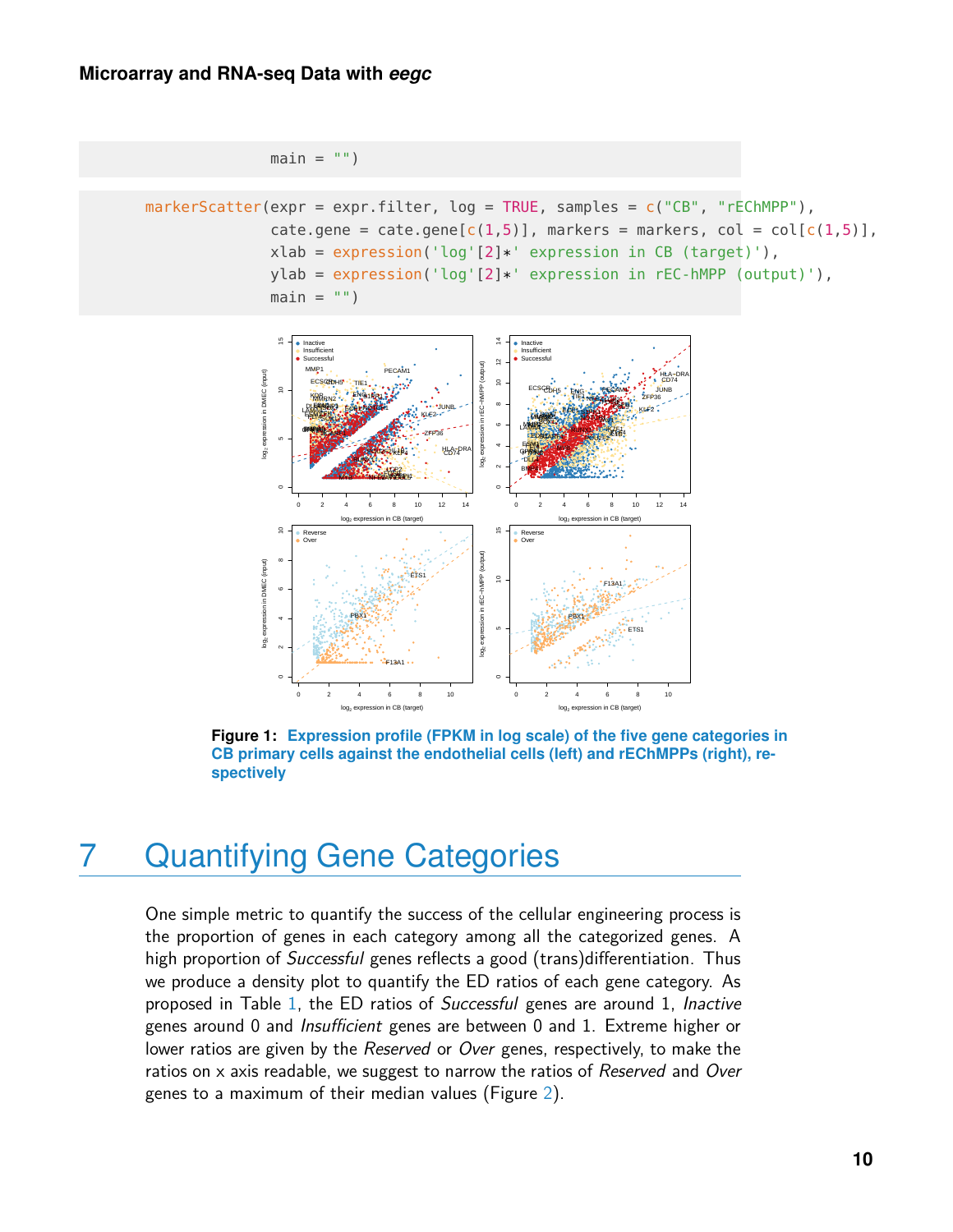```
# make the extreme ED ratios in Reversed and Over categories to the median values
reverse = \text{cate.ratio}[\text{[1]}]over = cate.ratio[[5]]reverse[reverse[,1] \leq median(reverse[,1]), 1] = median(reverse[,1])
over[over[,1] >= median(over[,1]),1] = median(over[,1])
\text{cate.ratio}[\,1]\,] = \text{reverse}\text{cate.ratio}[\, [5] \,] = \text{over}
```

```
# density plot with quantified proportions
densityPlot(cate.ratio, xlab = "ED ratio", ylab = "Density", proportion = TRUE)
```


<span id="page-10-0"></span>**Figure 2: The proportion of genes in each category**

### 8 Functional Enrichment Analysis and Visualization

The functional annotation for each gene category is performed by applying the R package *[clusterProfiler](http://bioconductor.org/packages/clusterProfiler)* [\[4\]](#page-18-3). Given an input genelist with five gene categories and having set the organism parameter (optionally, human or mouse), functio nEnrich performs the functional enrichment analysis for Gene Ontology (GO) [\[5\]](#page-18-4) and Kyoto Encyclopedia of genes and Genomes (KEGG) pathway [\[6\]](#page-18-5) with either hypergeometric test or Gene Set Enrichment Analysis (GSEA).

```
# result in "enrichResult" class by specifying TRUE to enrichResult parameter
goenrichraw = functionEnrich(cate.gene, organism = "human", pAdjustMethod = "fdr",
                             G0 = TRUE, KEGG = FALSE, enrichResult = TRUE)
class(goenrichraw[[1]])
## [1] "enrichResult"
```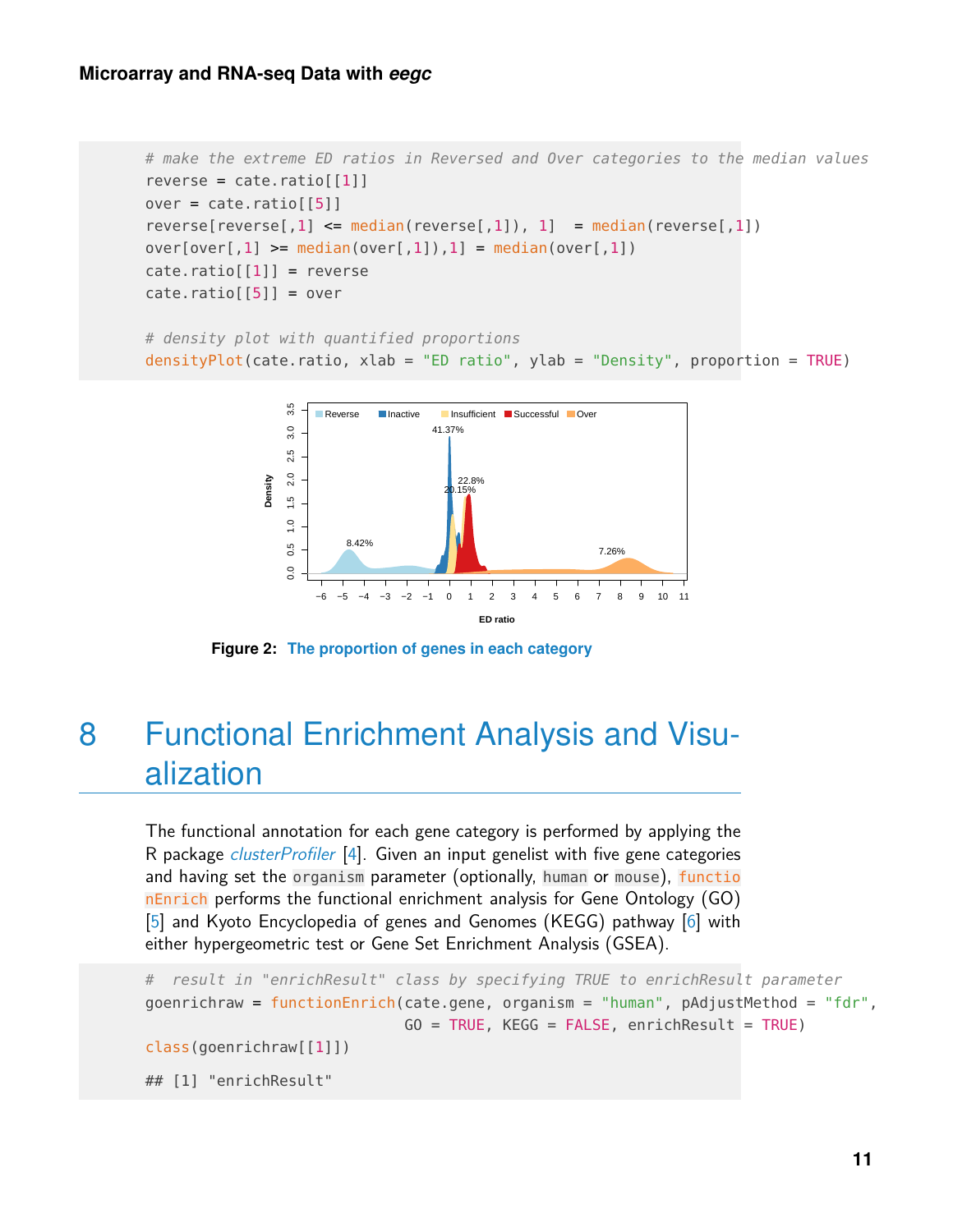## attr(,"package")

```
## [1] "DOSE"
# result of the summary of "enrichResult" by specifying FALSE to enrichResult parameter
# GO enrichment
goenrich = functionEnrich(cate.gene, organism = "human", pAdjustMethod = "fdr",
                          G0 = TRUE, KEGG = FALSE, enrichResult = FALSE)
# KEGG enrichment
keggenrich = functionEnrich(cate.gene, organism = "human", pAdjustMethod = "fdr",
                            G0 = FALSE, KEGG = TRUE, enrichResult = FALSE)
```
To describe the significantly enriched functional terms in each category (Figure [3\)](#page-11-0) and for further comparison within the five gene categories (Figure [4\)](#page-12-0), a bar plot function barplotEnrich (modified from the barplot.enrichResult function in *[DOSE](https://CRAN.R-project.org/package=DOSE)* [\[7\]](#page-19-1) package) and heatmap plot function heatmapPlot are added in the package, outputting the most enriched terms selected by parameter top.

```
# plot only the "enrichResult" of Inactive category
inactive = geometrichraw[[2]]barplotEnrich(inactive, top =5, color ="#2c7bb6", title = "Inactive")
```


#### **Figure 3: Example of top 5 significantly enriched Gene Ontology terms in the** *Inactive* **category**

The shade of colors represents enrichment p-values and bar length represents the count of genes involved in each GO term.

# plot the enrichment results by the five gene categories data(goenrich) heatmaptable = heatmap $Plot(qoenrich, GO = TRUE, top = 5, filter = FALSE,$ main = "Gene ontology enrichment", display\_numbers = FALSE)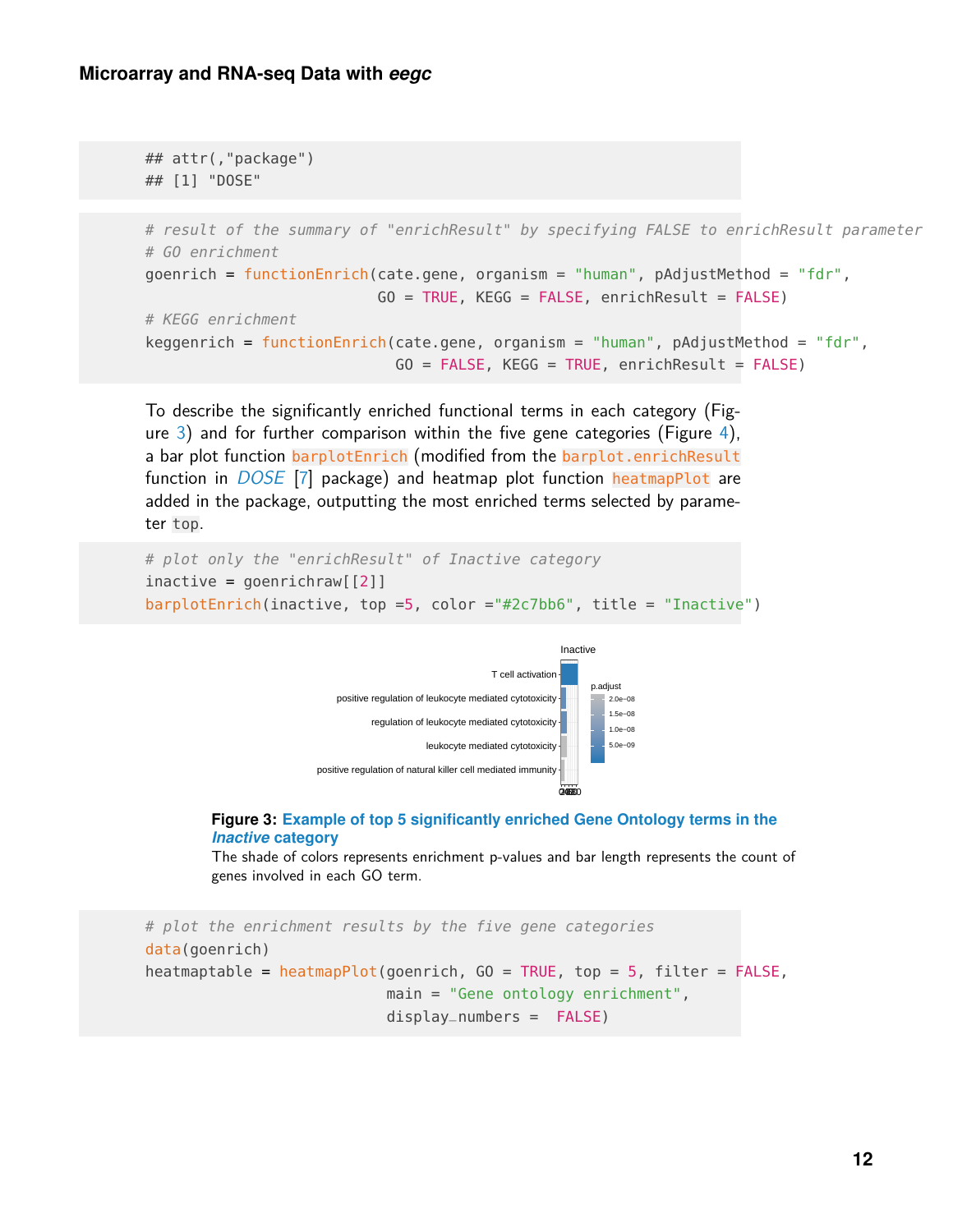<span id="page-12-0"></span>



The counts of genes involved in each functional term are displayed on the heatmap by specifying TRUE to the display\_numbers parameter in heatmapPlot function.

This analysis helps to evaluate the engineered cells at the functional level by identifying the non-activated functions that play important roles in primary cells but, being enriched in the *Inactive* genes categories, lack in the engineered cells.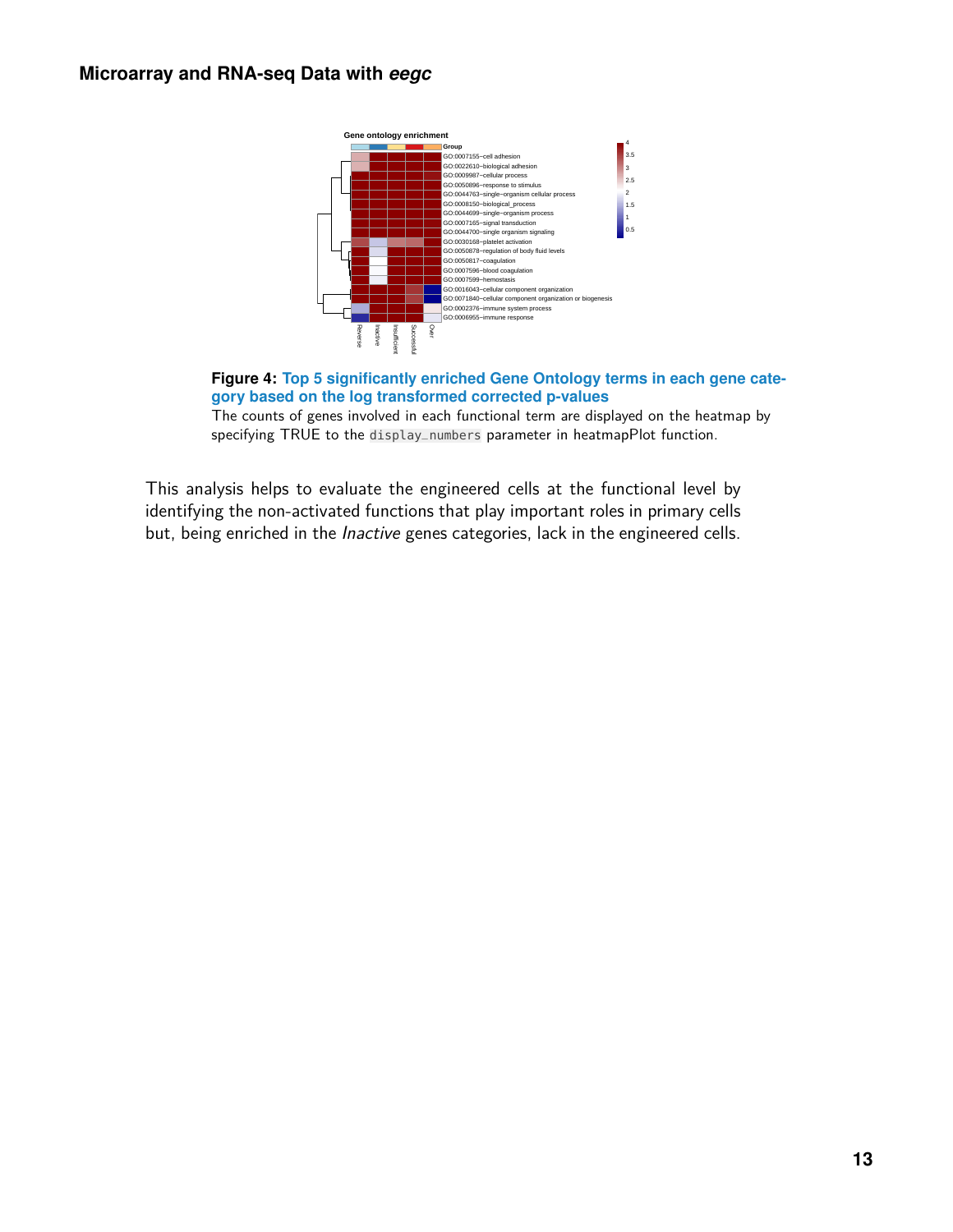## 9 Cell/Tissue-specific Enrichment Analysis

<span id="page-13-0"></span>The five gene categories represent different reprogramming progresses or directions of the original cells towards primary cells. These progresses or directions can also be explored, in addition to the functional role investigated above, by cell/tissue  $(C/T)$ -specific analysis. Downstream of a successful cellular engineering process, the expression of somatic cell-specific genes will be down-regulated while the expression of primary cell-specific genes will be upregulated. So ideally each of the five gene categories is mainly composed by two gene types: somatic or primary genes. By the  $C/T$ -specific analysis, assuming the most extreme values of expression represent effective up or down regulation and compute based on this, we can explore which  $C/T$ -specific genes results the success or failure of the engineering process.

The database Gene Enrichment Profiler, containing the expression profiles of 12,000 genes with NCBI GeneID entries across 126 primary human cells/tissues in 30 C/T groups, is used for this C/T-specific analysis  $[8]$ .

In Gene Enrichment Profiler, genes specificity to a given cell/tissue is ranked using a custom defined enrichment score. For our usage in this package ranking is not sufficient as cell/tissue-genes sets are needed and therefore we applied [SpeCond](http://bioconductor.org/packages/SpeCond) [\[9\]](#page-19-3), a method to detect condition-specific gene, to identify the  $C/T$ specific gene sets . Then we apply the hypergeometric test to assess the specificity significance of gene categories in each tissue with the enrichment function and visualize the enrichment results by the heatmapPlot function (Figure [5\)](#page-14-1).

```
#load the cell/tissue-specific genes
data(tissueGenes)
length(tissueGenes)
## [1] 126
head(names(tissueGenes))
## [1] "ESCells" "HSCFetalBloodCD34CD38"
## [3] "HSCCordBloodCD34CD38" "HSCCordBloodCD34CD38CD33"
## [5] "HSCBoneMarrowCD34CD38CD33" "HSCFetalBloodCD34CD381"
#load the mapping file of cells/tissues to grouped cells/tissues
data(tissueGroup)
head(tissueGroup)
## Tissue Tissue_abbr Group
## 1 ES cells ESCells ES cells
## 2 HSC fetal blood CD34+ CD38- HSCFetalBloodCD34CD38 stem cells
```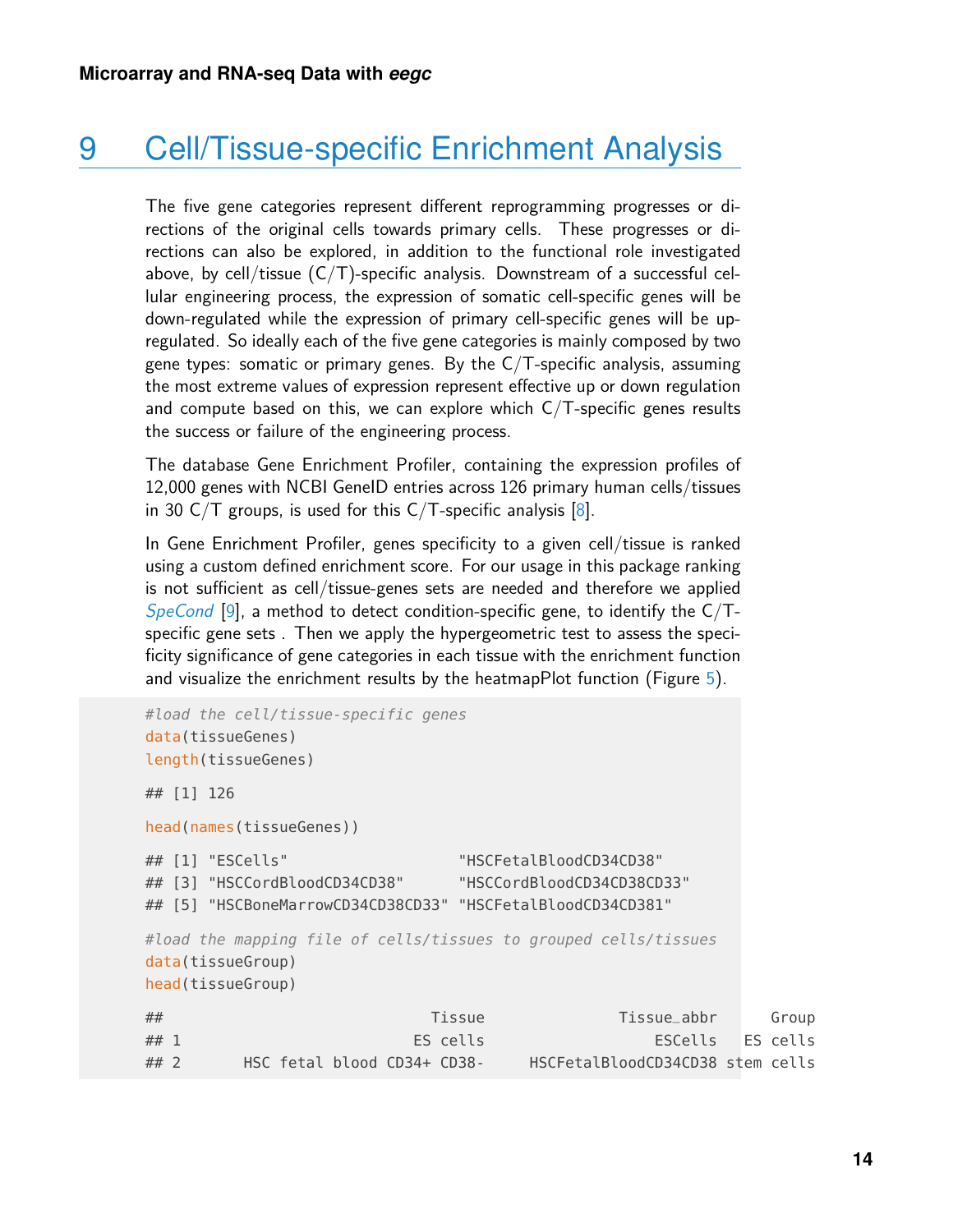#### **Microarray and RNA-seq Data with** *eegc*

```
## 3 HSC cord blood CD34+ CD38- HSCCordBloodCD34CD38 stem cells
## 4 HSC cord blood CD34+ CD38- CD33- HSCCordBloodCD34CD38CD33 stem cells
## 5 HSC bone marrow CD34+ CD38- CD33- HSCBoneMarrowCD34CD38CD33 stem cells
## 6 HSC fetal blood CD34+ CD38+ HSCFetalBloodCD34CD381 stem cells
#get the background genes
genes = rownames(expr.filter)
#enrichment analysis for the five gene categories
tissueenrich = enrichment(cate.gene = cate.gene, annotated.gene = tissueGenes,
                         background.gene = genes, padjust.method = "fdr")
#select a group of cells/tissues
tissueGroup.selec = c("stem cells","B cells","T cells","Myeloid","Endothelial CD105+")
tissues.selec = tissueGroup[tissueGroup[,"Group"] %in% tissueGroup.selec,c(2,3)]
tissuetable = heatmapPlot(tissueenrich, terms = tissues.selec, GO=FALSE,
                         annotated_{row} = TRUE, annotated_{row} = TRUE, d = True
```

```
main = "Tissue-specific enrichment")
```
<span id="page-14-1"></span>

**Figure 5: Cells/tissues-specific enrichment among five gene categories in selected cells/tissues**

<span id="page-14-0"></span>It is expected that the *Successful* genes are enriched in both somatic and primary cells/tissues but not the Inactive or Insufficient genes.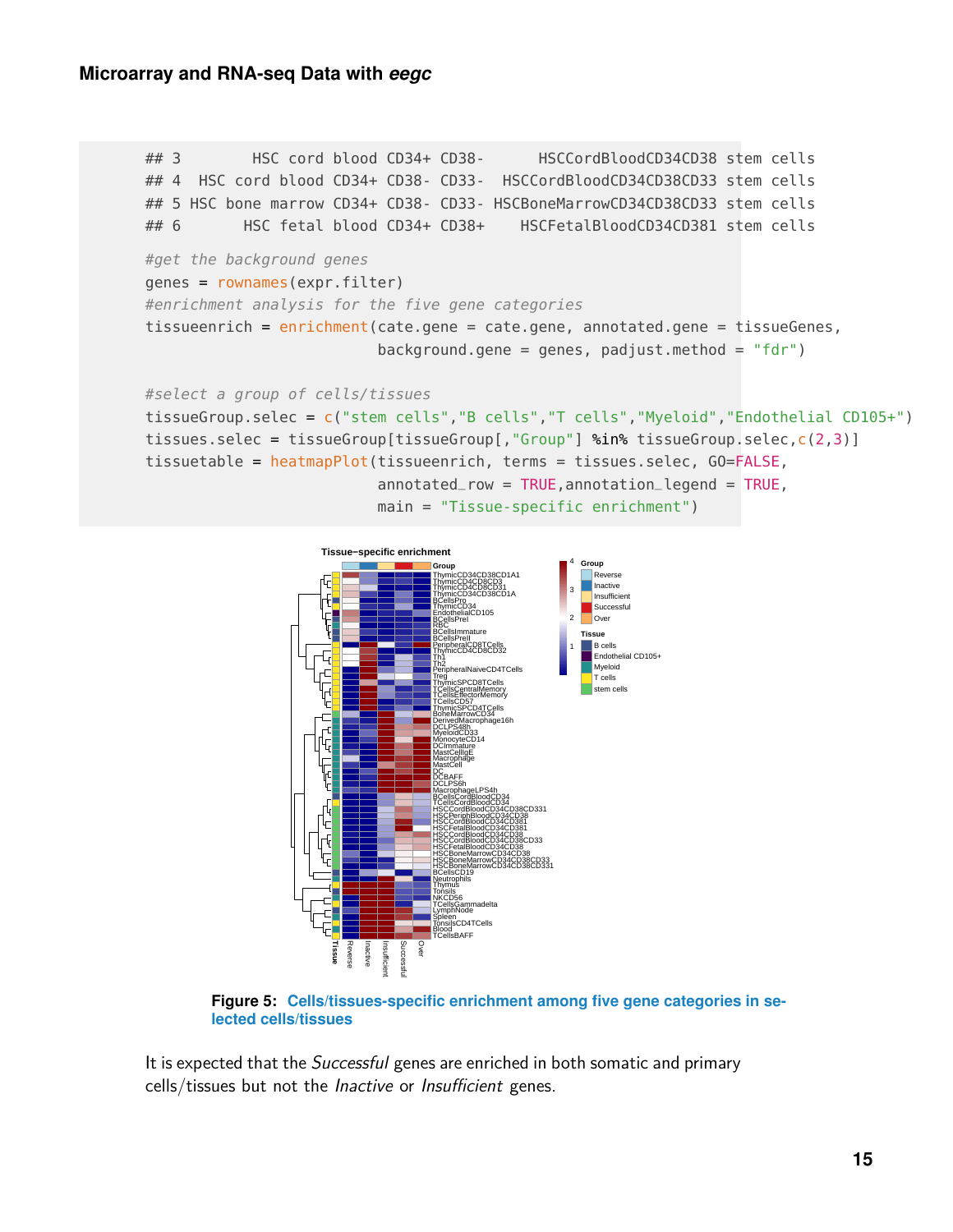## 10 Evaluation Based on Gene Regulatory Network (GRN) Analysis

The package also build the gene-gene regulation network for each category based on cell/tissue-specific gene regulatory networks (GRNs) constructed by the CellNet [\[10\]](#page-19-4) team through the analysis of 3419 published gene expression profiles in 16 human and mouse cells/tissues. The complete table of regulatory relationships for all genes (not limited to C/T-specific ones) and for C/T-specific ones are downloaded from the [CellNet](http://cellnet.hms.harvard.edu/downloads/) website.

#### <span id="page-15-0"></span>10.1 CellNet-based Cell/Tissue-specific analysis

Construction is done by checking the percentage of overlapping genes in each category with the genes involved in each C/T-specific GRN by the dotPercentage function (Figure  $6$ ) and then performing a C/T-specific enrichment analysis, as in the [Cell/Tissue-specific Enrichment Analysis](#page-13-0) section, based on these gene sets.



<span id="page-15-1"></span>

**Figure 6: Percentage of genes in each category overlapping in each cell- and tissue-specific gene set**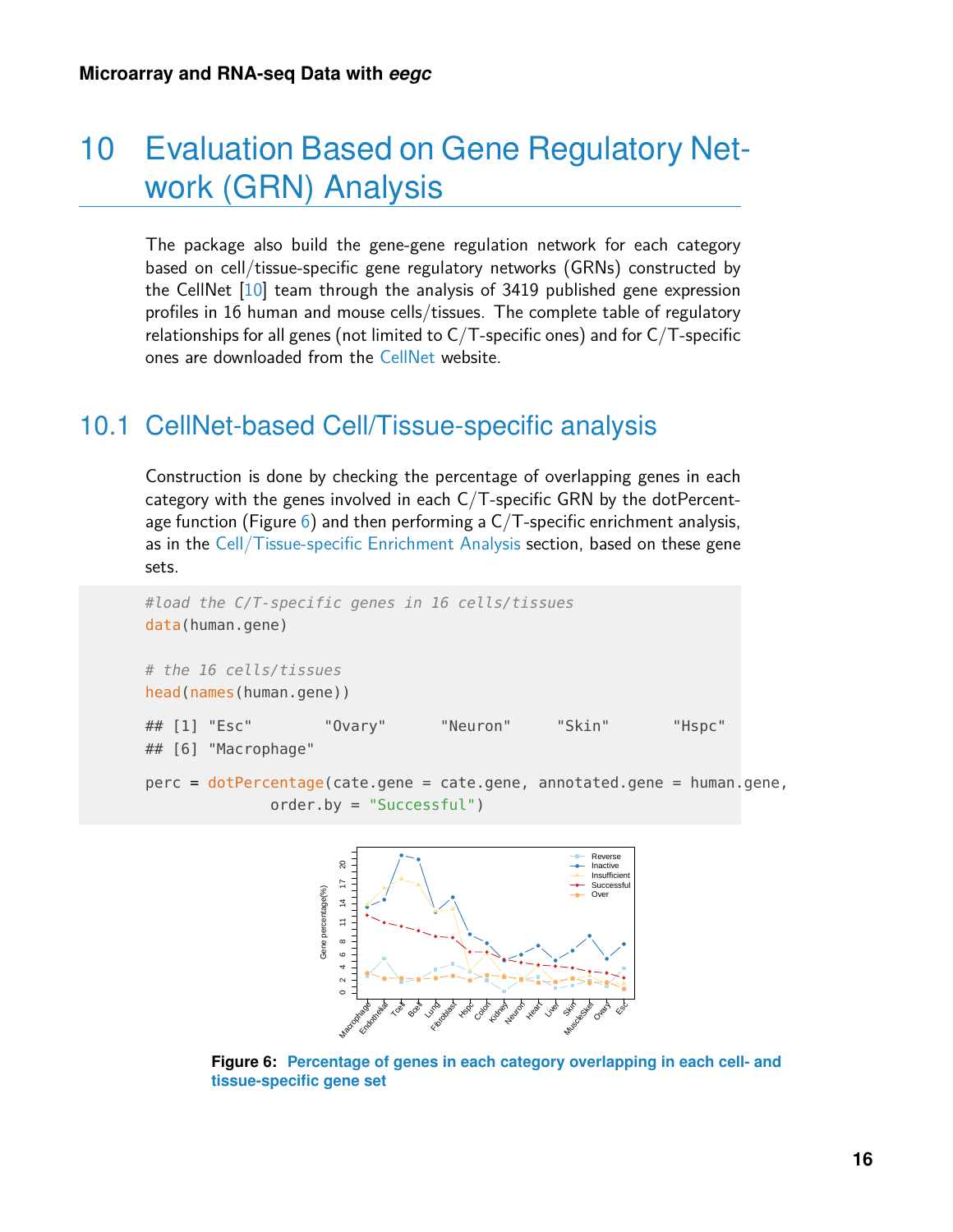```
# CellNet C/T-specific enrichment analysis
cellnetenrich = enrichment(cate.gene = cate.gene, annotated.gene = human.gene,
                           background.gene = genes, padjust.method ="fdr")
cellnetheatmap = heatmapPlot(cellnetenrich,
                             main = "CellNet tissue specific enrichment")
```
#### <span id="page-16-0"></span>10.2 Cell/Tissue-specific Transcription Factor Analysis

In our specific example, the observation that some *Inactive* genes are enriched in the primary cells, represents an important information regarding the transcription factors regulating these genes, TFs that are potentially necessary for a successful cellular engineering. Therefore in a second step, we extract the celland tissue-specific transcription factors and their down-stream regulated genes into gene sets, and apply the gene set enrichment analysis on the five gene categories. A heatmap can be plotted to compare the C/T-specific transcription factors enriched by different categories just as shown in Figure [7.](#page-16-2)

```
# load transcription factor regulated gene sets from on CellNet data
data(human.tf)
tfenrich = enrichment(cate.gene = cate.gene, annotated.gene = human.tf,
                      background.gene = genes, padjust.method ="fdr")
tfheatmap = heatmapPlot(tfenrich, top = 5,
```




<span id="page-16-1"></span>**Figure 7: Top 5 significantly enriched cell/tissue-specific transcription factors by each gene category based on the log transformed corrected p-values**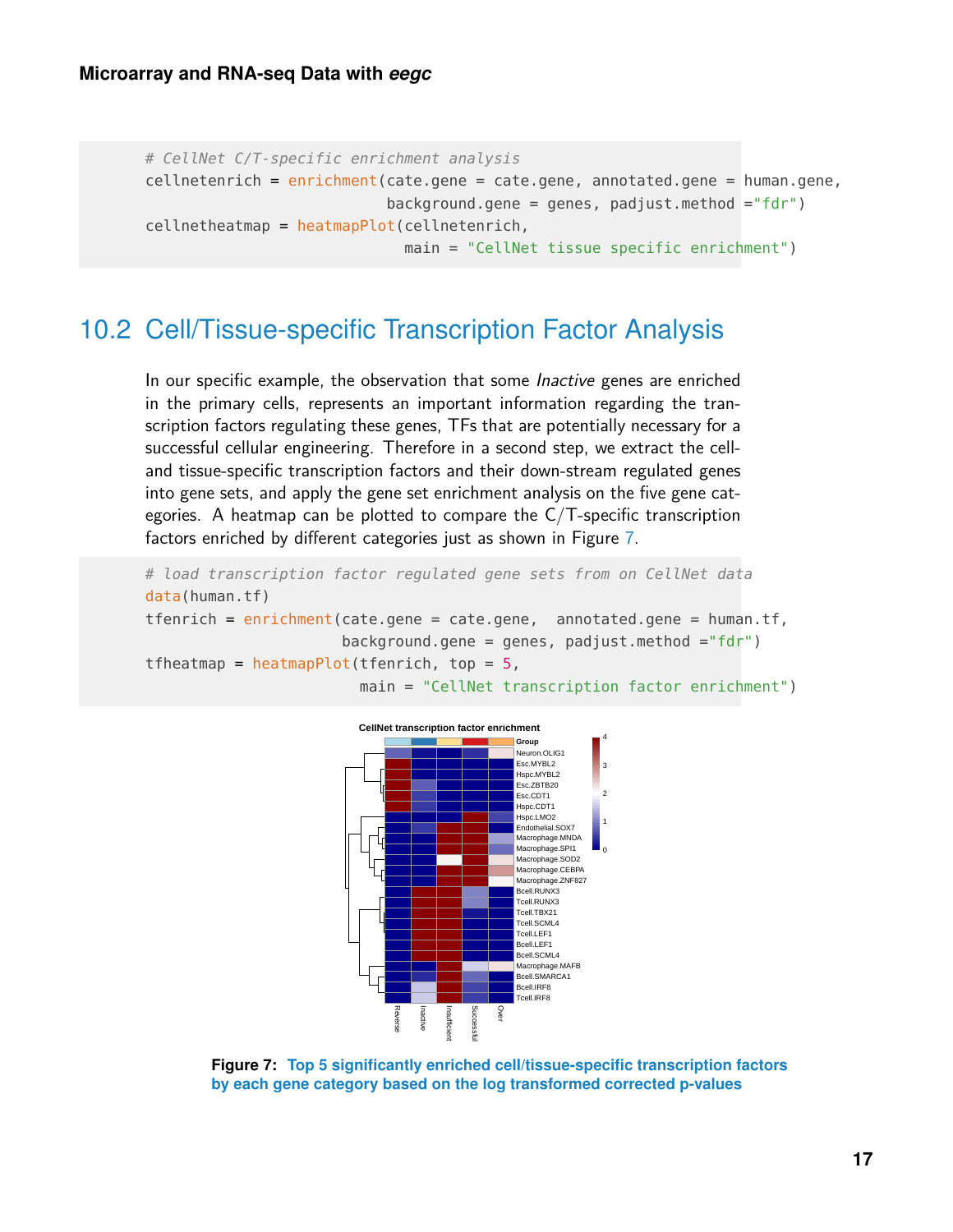#### 10.3 Network Topological Analysis and Visualization

Finally, we introduce the topological analysis for the  $C/T$ -specific gene regulatory networks including genes in each of five categories, by calculating the degree, closeness, betweenness and stress centrality with the *[igraph](https://CRAN.R-project.org/package=igraph)* package  $[11]$  and [sna](https://CRAN.R-project.org/package=sna)  $[12]$ . Given an input of genes and their centrality, grnPlot function plots the regulatory network with these genes as nodes and centrality as node size to represent their importance in the network (Figure [8\)](#page-18-6).

```
# load the CellNet GRN
data(human.grn)
# specify a tissue-specifc network
tissue = "Hspc"
degree = networkAnalyze(human.grn[[tissue]], cate.gene = cate.gene,
                    centrality = "degree", mode ="all")
head(degree)
## Gene centrality.score Type Category
## 977 ORC1 0.215 TF;TG <NA>
## 1042 POLA1 0.214 TF;TG <NA>
## 103 BRCA1 0.210 TF;TG <NA>
## 235 CDT1 0.203 TF;TG <NA>
## 1456 UHRF1 0.201 TF;TG <NA>
## 595 HELLS 0.199 TF;TG <NA>
# select genes to shown their regulation with others
node.genes = c("ZNF641", "BCL6")# enlarge the centrality
```

```
centrality.score = degreescentrality*100names(centrality.score) = degree$Gene
par(max = c(2, 2, 3, 2))grnPlot(grn.data = human.grn[[tissue]], cate.gene = cate.gene, filter = TRUE,
        nodes = node.genes, centrality.score = centrality.score,
        main = "Gene regulatory network")
```
The analysis clarifies the importance of genes, especially the transcription factors, in terms of their ability to connect other genes in a network. Hence, this provides a way to predict the relevance of molecules in terms of their topological centrality, and offer information regarding potential transcription factors to be used for an improvement of cellular engineering.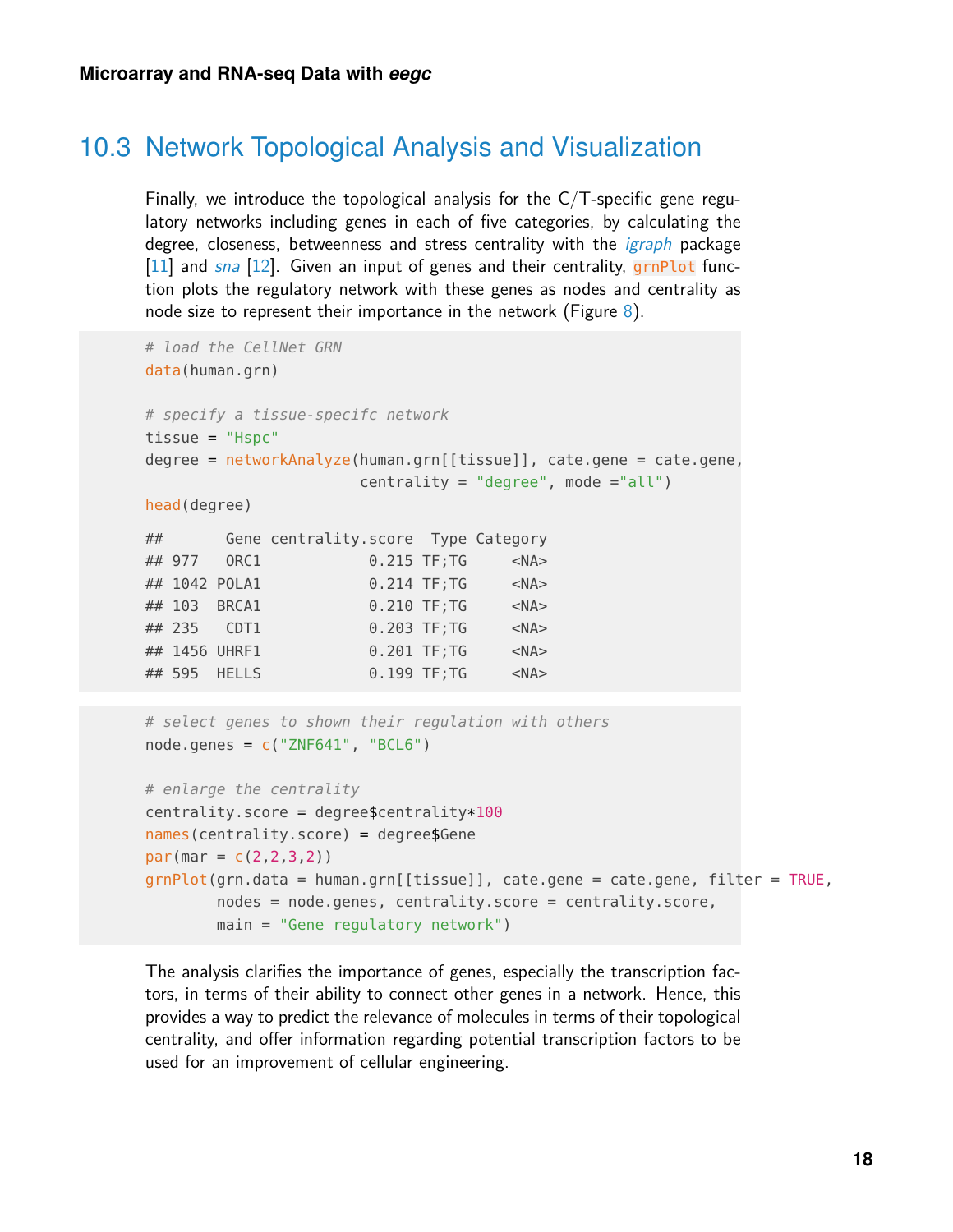#### <span id="page-18-6"></span>**Microarray and RNA-seq Data with** *eegc*



**Gene regulatory network**



Node size is represented by the degree centrality of node in a general Hspc-specific network.

### **References**

- <span id="page-18-0"></span>[1] Sandler, V.M., et al., Reprogramming human endothelial cells to haematopoietic cells requires vascular induction. Nature, 2014. 511(7509): p. 312-8.
- <span id="page-18-1"></span>[2] Smyth, G.K., Linear models and empirical bayes methods for assessing differential expression in microarray experiments. Appl Genet Mol Biol, 2004. 3: p. Article3.
- <span id="page-18-2"></span>[3] Love, M.I., W. Huber, and S. Anders, Moderated estimation of fold change and dispersion for RNA-seq data with DESeq2. Genome Biol, 2014. 15(12): p. 550.
- <span id="page-18-3"></span>[4] Yu, G., et al., clusterProfiler: an R package for comparing biological themes among gene clusters. OMICS, 2012. 16(5): p. 284-7.
- <span id="page-18-4"></span>[5] Ashburner, M., et al., Gene ontology: tool for the unification of biology. The Gene Ontology Consortium. Nat Genet, 2000. 25(1): p. 25-9.
- <span id="page-18-5"></span>[6] Kanehisa, M., et al., KEGG for integration and interpretation of large-scale molecular data sets. Nucleic Acids Research, 2012. 40(Database issue): p. D109-14.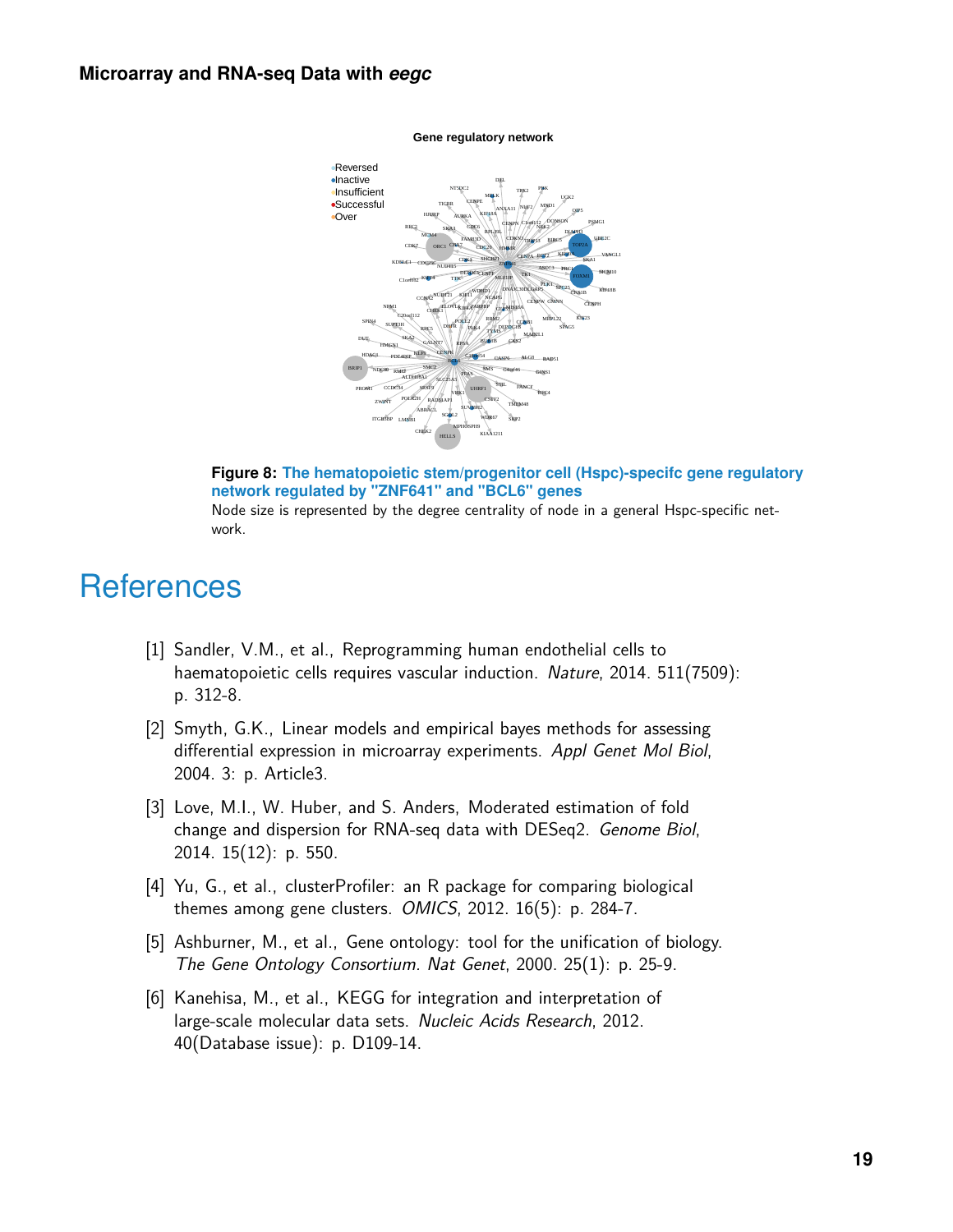- <span id="page-19-1"></span>[7] He, G.Y.a.L.-G.W.a.G.-R.Y.a.Q.-Y., DOSE: an R/Bioconductor package for Disease Ontology Semantic and Enrichment analysis. *Bioinformatics*, 2015. 31(4): p. 608-609.
- <span id="page-19-2"></span>[8] Benita, Y., et al., Gene enrichment profiles reveal T-cell development, differentiation, and lineage-specific transcription factors including ZBTB25 as a novel NF-AT repressor. Blood, 2010. 115(26): p. 5376-84.
- <span id="page-19-3"></span>[9] Cavalli, F., 2009. SpeCond: Condition specific detection from expression data. 2009.
- <span id="page-19-4"></span>[10] Morris, S.A., et al., Dissecting engineered cell types and enhancing cell fate conversion via CellNet. Cell, 2014. 158(4): p. 889-902.
- <span id="page-19-5"></span>[11] Nepusz, G.C.a.T., The igraph software package for complex network research. InterJournal, 2006. Complex Systems: p. 1695.
- <span id="page-19-6"></span><span id="page-19-0"></span>[12] Carter T. Butts, sna: Tools for Social Network Analysis. R package version 2.3-2, 2014.

### 11 Session Info

```
sessionInfo()
```

```
## R version 3.6.1 (2019-07-05)
## Platform: x86_64-pc-linux-gnu (64-bit)
## Running under: Ubuntu 18.04.3 LTS
##
## Matrix products: default
## BLAS: /home/biocbuild/bbs-3.10-bioc/R/lib/libRblas.so
## LAPACK: /home/biocbuild/bbs-3.10-bioc/R/lib/libRlapack.so
##
## locale:
## [1] LC_CTYPE=en_US.UTF-8 LC_NUMERIC=C
## [3] LC_TIME=en_US.UTF-8 LC_COLLATE=C
## [5] LC_MONETARY=en_US.UTF-8 LC_MESSAGES=en_US.UTF-8
## [7] LC_PAPER=en_US.UTF-8 LC_NAME=C
## [9] LC_ADDRESS=C LC_TELEPHONE=C
## [11] LC_MEASUREMENT=en_US.UTF-8 LC_IDENTIFICATION=C
##
## attached base packages:
## [1] parallel stats4 stats graphics grDevices utils datasets
## [8] methods base
##
```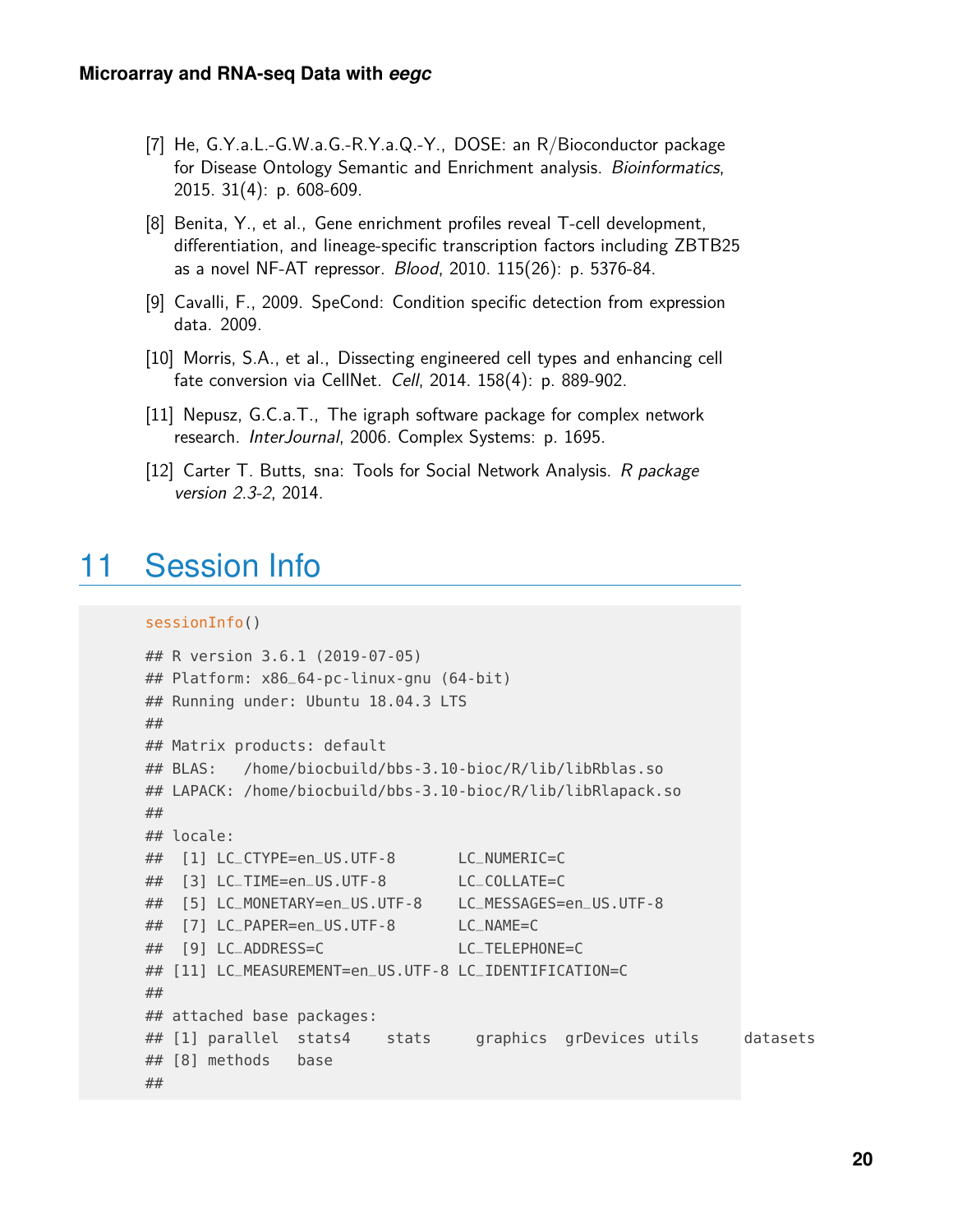```
## other attached packages:
## [1] org.Hs.eg.db_3.10.0 AnnotationDbi_1.48.0 IRanges_2.20.0
## [4] S4Vectors_0.24.0 Biobase_2.46.0 BiocGenerics_0.32.0
## [7] eegc_1.12.0 knitr_1.25
##
## loaded via a namespace (and not attached):
## [1] backports_1.1.5 Hmisc_4.2-0
## [3] fastmatch_1.1-0 plyr_1.8.4
## [5] igraph_1.2.4.1 lazyeval_0.2.2
## [7] splines_3.6.1 BiocParallel_1.20.0
## [9] GenomeInfoDb_1.22.0 ggplot2_3.2.1
## [11] urltools_1.7.3 digest_0.6.22
## [13] htmltools_0.4.0 GOSemSim_2.12.0
## [15] viridis_0.5.1 GO.db_3.10.0
## [17] gdata_2.18.0 magrittr_1.5
## [19] checkmate_1.9.4 memoise_1.1.0
## [21] cluster_2.1.0 limma_3.42.0
## [23] sna_2.4 annotate_1.64.0
## [25] graphlayouts_0.5.0 wordcloud_2.6
## [27] matrixStats_0.55.0 R.utils_2.9.0
## [29] enrichplot_1.6.0 prettyunits_1.0.2
## [31] colorspace_1.4-1 blob_1.2.0
## [33] ggrepel_0.8.1 xfun_0.10
## [35] dplyr_0.8.3 crayon_1.3.4
## [37] RCurl_1.95-4.12 jsonlite_1.6
## [39] org.Mm.eg.db_3.10.0 genefilter_1.68.0
## [41] zeallot_0.1.0 survival_2.44-1.1
## [43] glue_1.3.1 polyclip_1.10-0
## [45] gtable_0.3.0 zlibbioc_1.32.0
## [47] XVector_0.26.0 DelayedArray_0.12.0
## [49] scales_1.0.0 DOSE_3.12.0
## [51] pheatmap_1.0.12 DBI_1.0.0
## [53] edgeR_3.28.0 Rcpp_1.0.2
## [55] viridisLite_0.3.0 xtable_1.8-4
## [57] progress_1.2.2 htmlTable_1.13.2
## [59] gridGraphics_0.4-1 foreign_0.8-72
## [61] bit_1.1-14 europepmc_0.3
## [63] Formula_1.2-3 htmlwidgets_1.5.1
## [65] httr_1.4.1 fgsea_1.12.0
## [67] gplots_3.0.1.1 RColorBrewer_1.1-2
## [69] acepack_1.4.1 pkgconfig_2.0.3
## [71] XML_3.98-1.20 R.methodsS3_1.7.1
```